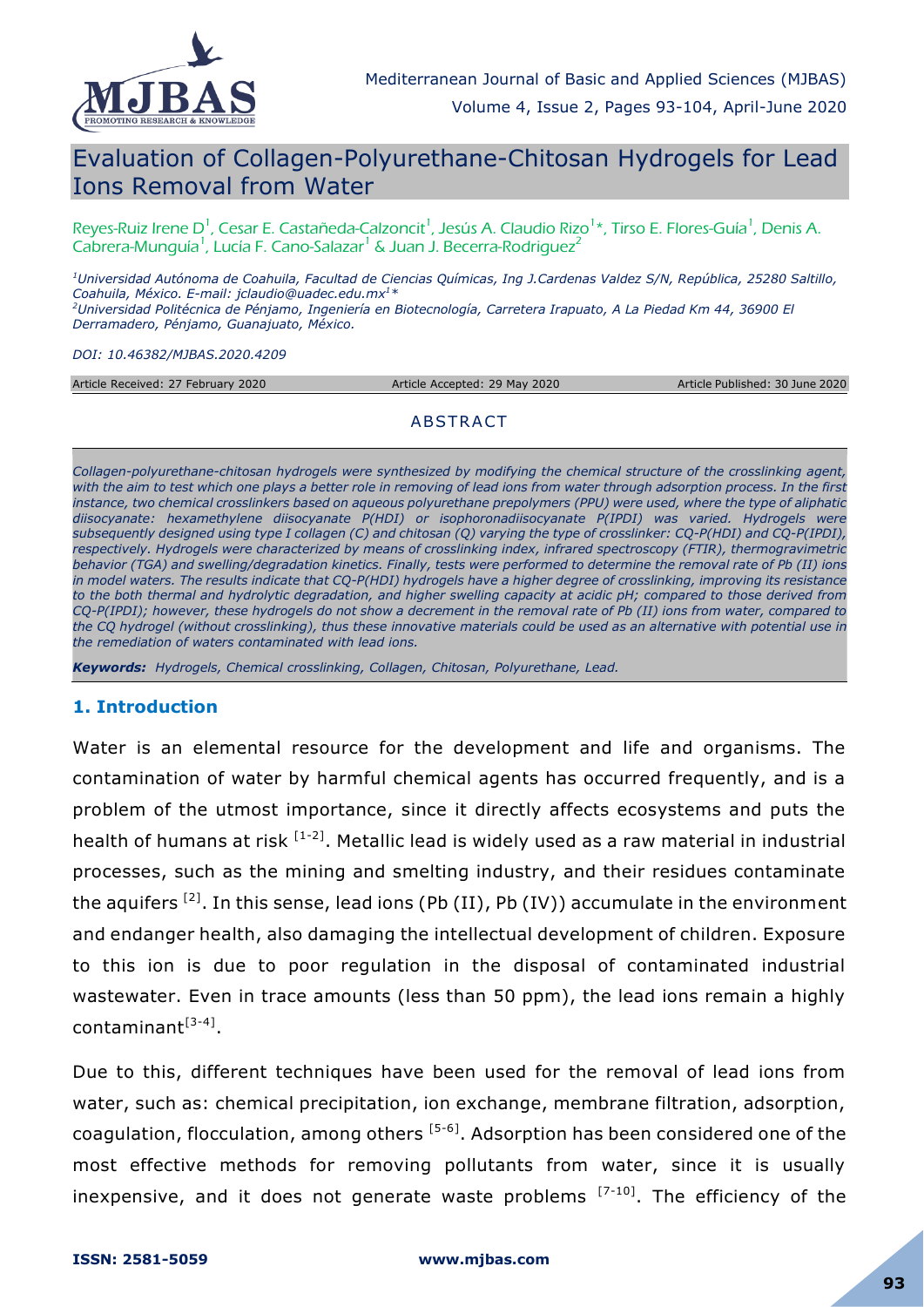

adsorption majority depends on the adsorbent material. Conventional adsorbent materials to remove heavy metal ions, such as: zeolite, clay, peat moss, and coal have exhibited a good response<sup>[9-10]</sup>.

However, it is necessary to develop novel strategies for the generation of novel adsorbent materials with potential application in wastewater remediation, representing easy applicability and high adsorption efficiency. Adsorbent materials in the hydrogel state have shown excellent capacity for adsorption of metal ions, having a high advantage over conventional adsorbents in that they do not require subsequent purification techniques for adsorbent separation  $[11-13]$ . However, it is necessary to modulate the mechanical properties and degradation of these matrices in the hydrogel state, in order to potentiate their use in both environmental and industrial strategies.

Hydrogels based on natural biopolymers such as collagen and chitosan have shown excellent adsorbent capacity for metal ions, however their application is limited by matrix degradation induced by conditions where these ions tend to prevail  $^{[14-16]}$ . Therefore, it is ideal to develop strategies to control the degradation stability of these matrices under these conditions. Chemical crosslinking of collagen with polyurethane has been shown to be an effective method for developing hydrogels with controlled degradation; it also allows the coupling of external polymer chains to generate semi-interpenetrated systems in the hydrogel state  $[17]$ . With this in mind, this work proposes the evaluation of novel collagen-polyurethane-chitosan hydrogels with potential application for the removal of lead ions from water. The work contemplates studying the effect of the chemical structure of the polyurethane crosslinker on the removal capacity of these ions. For this, the crosslinking index, the chemical structure of the hydrogels evaluated by infrared spectroscopy (FTIR), thermogravimetric analysis (TGA) and swelling/degradation kinetics are also analyzed.

# **2. Experimental Methodology**

# *2.1 Synthesis of hydrogels based on collagen-polyurethane-chitosan*

Type I collagen from bovine tendon was extracted as previously reported [18]. Chitosan with a degree of deacetylation of 60% was obtained using the reported methodology [19]. Crosslinkers based on aqueous polyurethane dispersions were synthesized using polyethylene glycol (PEG) (1000 g/mol), hexamethylenediisiocinate (P(HDI)) or isophoronadiisocyanate (P(IPDI)), as reported in the literature<sup>[20]</sup>.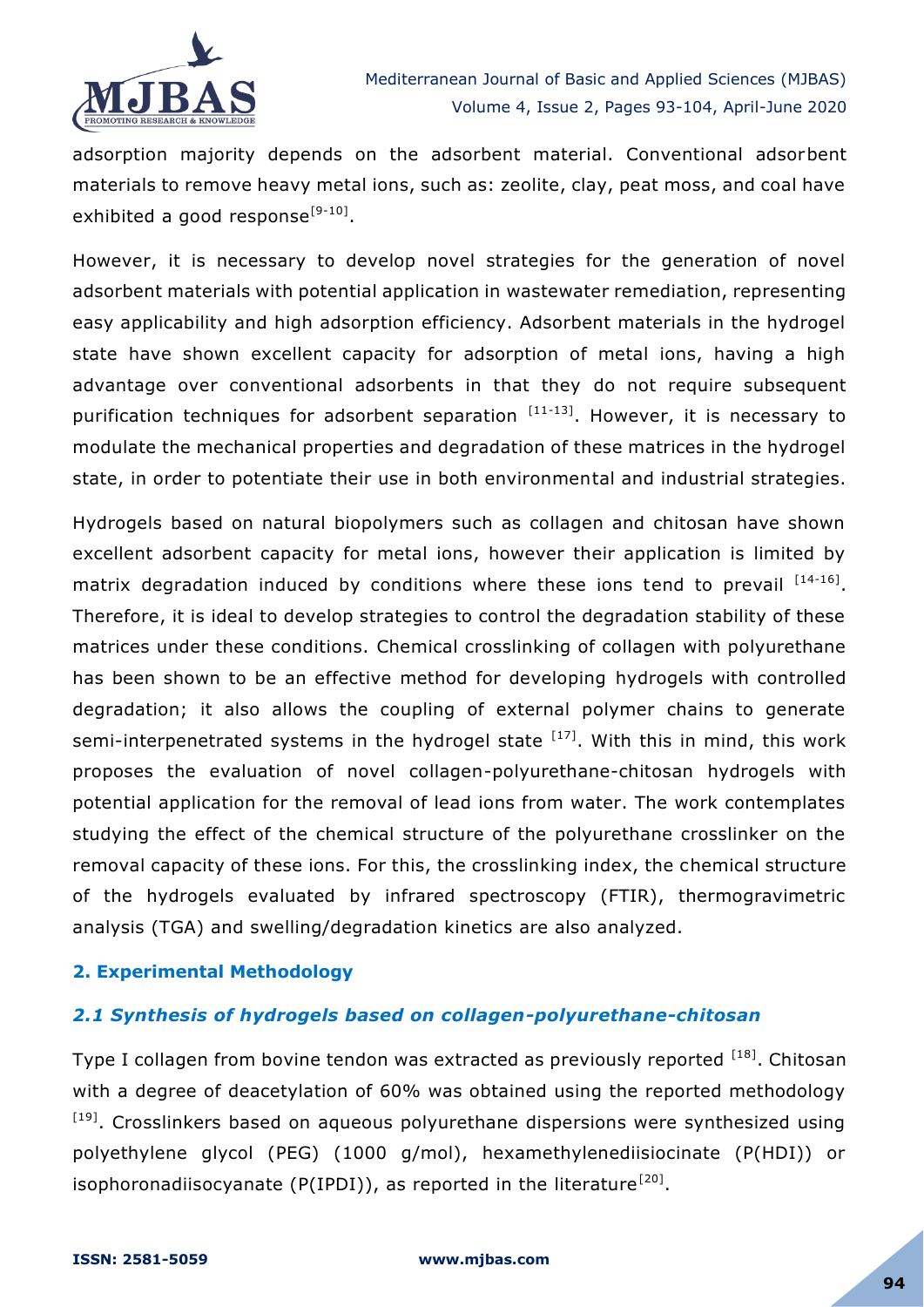

Semi-interpenetrated networks (semi-IPN) hydrogels were synthesized using the plate microemulsion method, for this: 1 ml of a standardized collagen solution (6 mg/mL) was crosslinked using a 15 weight % (wt.%) ratio of crosslinking agent P (HDI) or P (IPDI), as the case may be. The crosslinking reaction was carried out at pH 7.0 at 4  $\circ$ C for 2h. Subsequently, once the viscosity of the systems increased, 15 wt.% of chitosan was added. The formation of the semi-interpenetrated networks in the hydrogel state was carried out at 37 ° C for 18. In Table 1, the compositions and designations of the hydrogels prepared in this work are presented.

| <b>Bovine Type I</b><br>collagen (6<br>mg/mL)/mL | Chitosan/wt.% | <b>Type of crosslinker</b><br>used in 15 wt.% ratio | <b>Hydrogel</b><br>designation |
|--------------------------------------------------|---------------|-----------------------------------------------------|--------------------------------|
|                                                  | 15            |                                                     | CQ                             |
|                                                  | 15            | P(HDI)                                              | $CQ-P(HDI)$                    |
|                                                  | 15            | P(IPDI)                                             | $CQ-P(IPDI)$                   |

Table 1. Formulation of the hydrogels under study

# *2.2 Characterization of hydrogels*

The determination of crosslinking index of hydrogels was monitored with the ninhydrin test. For it, 1 mL of ninhydrin solution (1 wt.%, citrate buffer, pH 5.0) was added to each hydrogel. Then, the hydrogels were heated to 90 °C for 30 min. The mixture was cooled down to room temperature and diluted with 3 mL of distilled water. The absorbance of the solution was determined at 567 nm employing a Lambda 35 Perkin-Elmer (UV-VIS) spectrophotometer. To assay the chemical structure of semi-IPN hydrogels, ATR-FTIR spectra with a Frontier, Perkin Elmer system, were recorded on fresh hydrogel composites at 16 cm<sup>-1</sup> of resolution in a range from 3600 to 650 cm<sup>−</sup><sup>1</sup> , using an average of 16 scans. The thermal behavior of the all dried hydrogels was evaluated by gravimetric thermal analysis (TGA), using a TGA-4000 Perkin Elmer thermoanalyzer.

The operating conditions used were: temperature range from 30 to 800 ºC, heating rate of 20 ºC/min using nitrogen as inert atmosphere. For the swelling behavior, the semi-IPN hydrogels were immersed in solutions at pH 5.0 at 25 °C. Then, changes in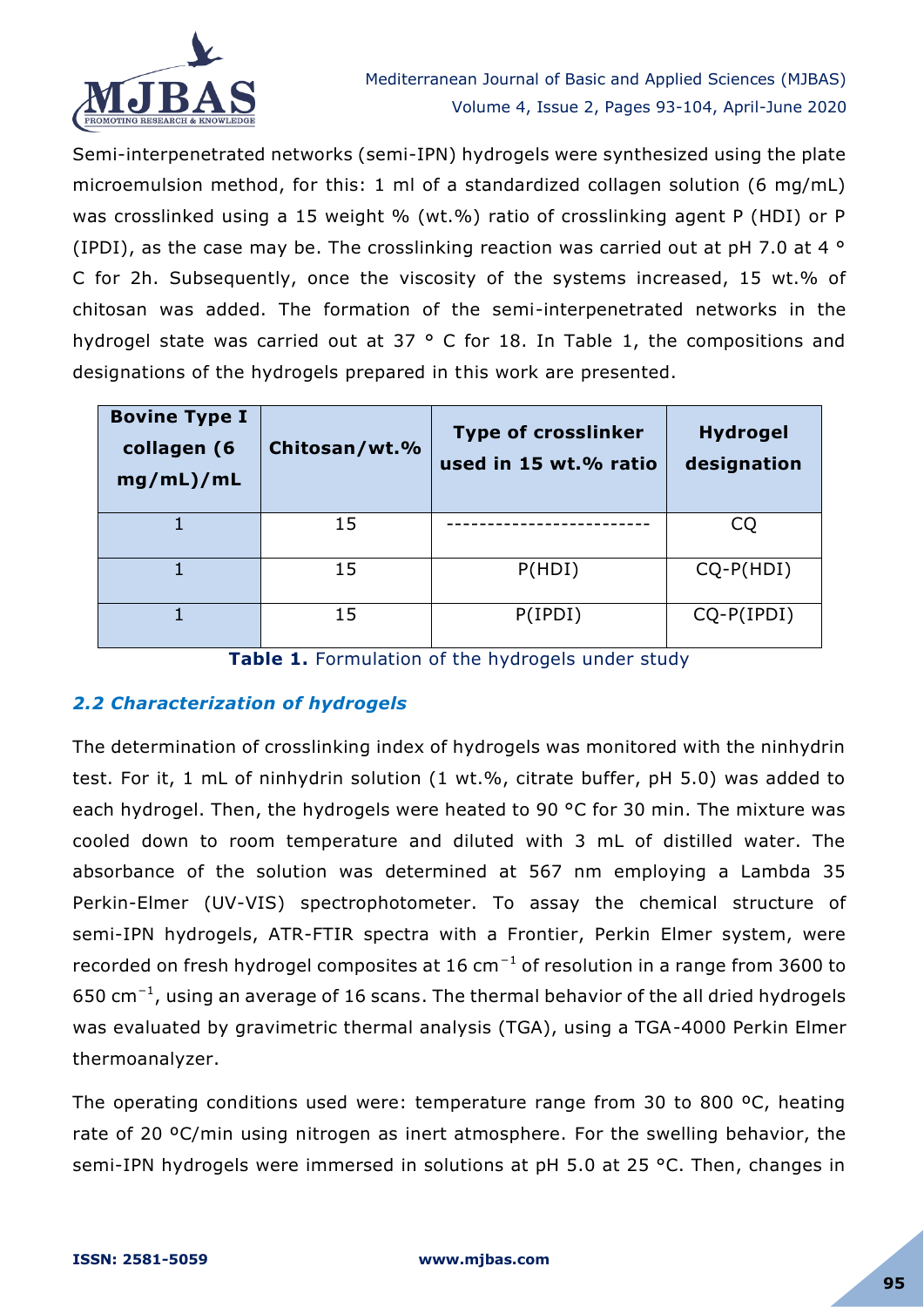

the hydrogel mass over immersion time were assessed. The variation in mass (%) of hydrogels was calculated according to the equation (1):

Mass variation (
$$
\% = [(m_t - m_0)/m_0]^*100
$$
 eq. (1)

Where  $m_0$  is the initial mass of hydrogel and  $m_t$  is the mass of sample at determined time.

# *2.3 Evaluation of the removal rate of Pb (II) ions*

The evaluation of the Pb (II) ion removal rate of the semi-IPN hydrogels was evaluated using standard solution of 50 ppm of said ion. For this, 5 mL of standard solution were added in 50 mL Eppendorf tubes, then a hydrogel (100 mg of adsorbent) was added. The system was incubated at 25 ° C for 24 h at pH 5.0, then the hydrogel was removed and the spectrophotometric determination of residual Pb (II) in the solutions was carried out. The photometric determination was made at 580 nm following the indications recommended by the manufacturer (Merck (109717)). The removal rate (%) was calculated by the ratio among the residual and the initial Pb (II) concentrations in the solutions.

# *2.4 Data analysis*

The mean and standard deviation (SD) are presented for each data set. Data sets were compared using analysis of variance (ANOVA). The difference of the means was checked with a Fisher Minimum Significant Difference test and was considered statistically significant at level  $p < 0.05$ .

# **3. Results and Discussion**

Pollution in water by Pb (II) ions is a matter of utmost importance because it puts the health of living beings at risk, and damages the ecosystems. In the present work, hydrogels were synthesized from semi-interpenetrated networks based on collagen-polyurethane-chitosan, with the aim of testing their capacity for removing the Pb (II) ions in water; providing new adsorbent materials that help with this environmental problem. The hydrogels were efficiently synthesized by the microemulsion method, and the main aim was to study the effect of the degree of crosslinking of the hydrogel, modifying the chemical structure of the crosslinking polyurethane P(HDI) or P(IPDI), on its physicochemical properties such as chemical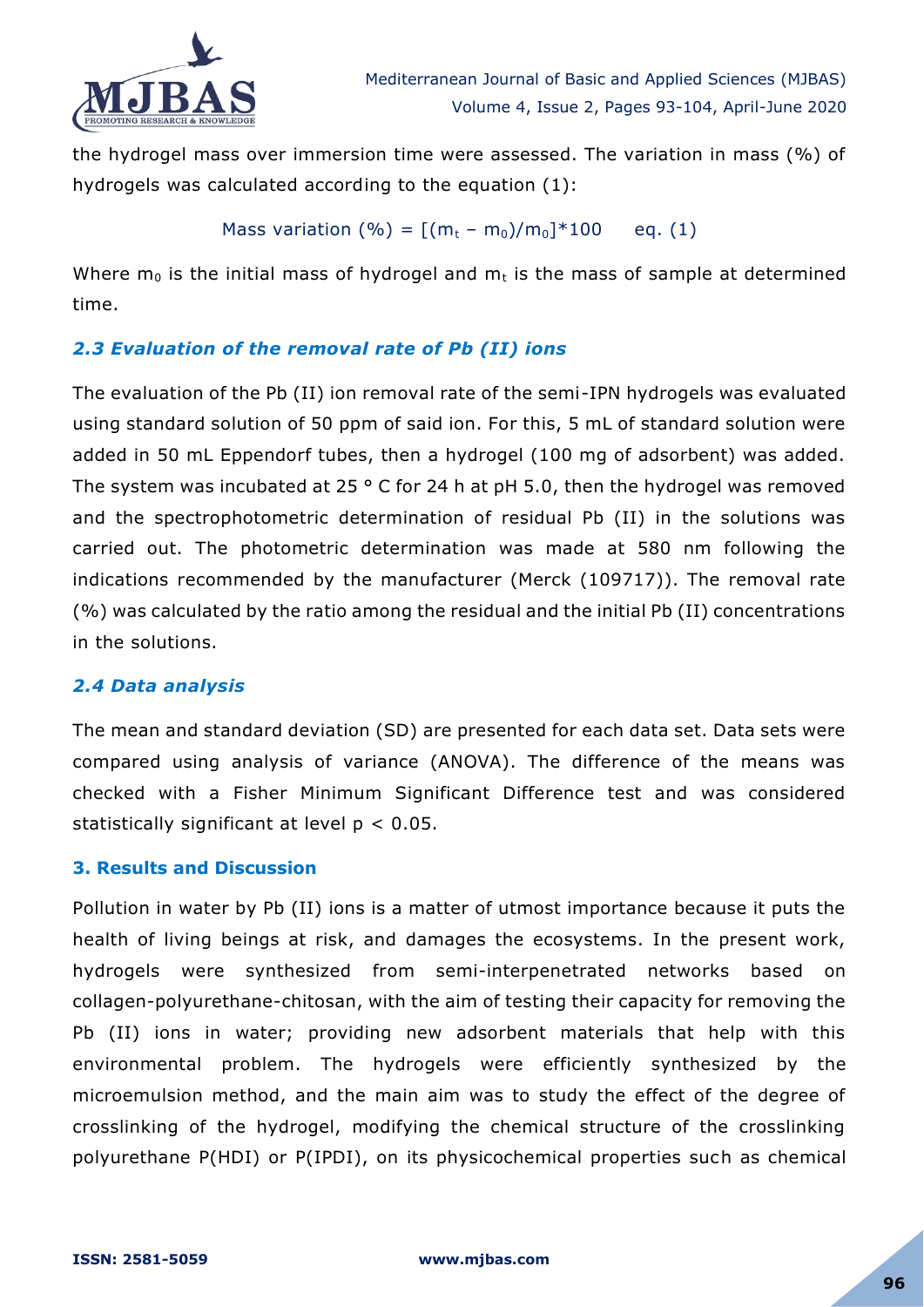

structure, thermal degradation, swelling/degradation and removal rate of such metal ions.

The degree of crosslinking of the hydrogels was determined by the ninhydrin test. In Figure 1, the determined crosslinking indices are:  $18 \pm 5\%$  and  $26 \pm 3\%$  for CQ-P(IPDI) and CQ-P(HDI), respectively. It can also be seen that there is a statistically significant difference in the crosslinking index of CQ-P(IPDI) hydrogel with respect to CQ-P(HDI). The isocyanate groups present in the hydrocarbon structure of HDI show greater reactivity for the formation of urea bonds with primary amino groups of collagen and chitosan, while the isocyanate groups present in IPDI, a cyclic structure, limits the crosslinking reactivity.



# **Figure 1.** Determination of the crosslinking index of hydrogels of semi-interpenetrated networks based on collagen-polyurethane-chitosan

The crosslinking index values indicate that the 3D matrices in the hydrogel state formed by collagen-polyurethane-chitosan show higher semi-interpenetration when the crosslinking agent P(HDI) is used. Steric hindrance effects associated with the chemical structure of the isocyanate groups used show an important effect in the crosslinking of these biopolymeric chains. The linear aliphatic structure of HDI generates less steric hindrance than the aliphatic cyclic structure of IPDI, therefore the semi-IPN hydrogel based on P(HDI) considerably improves the physicochemical crosslinking [17, 20].

The modification of the chemical structure of the hydrogels was evaluated by FTIR. Figure 2 shows the FTIR spectra of the three hydrogels; the signal corresponding to the

#### **ISSN: 2581-5059 www.mjbas.com**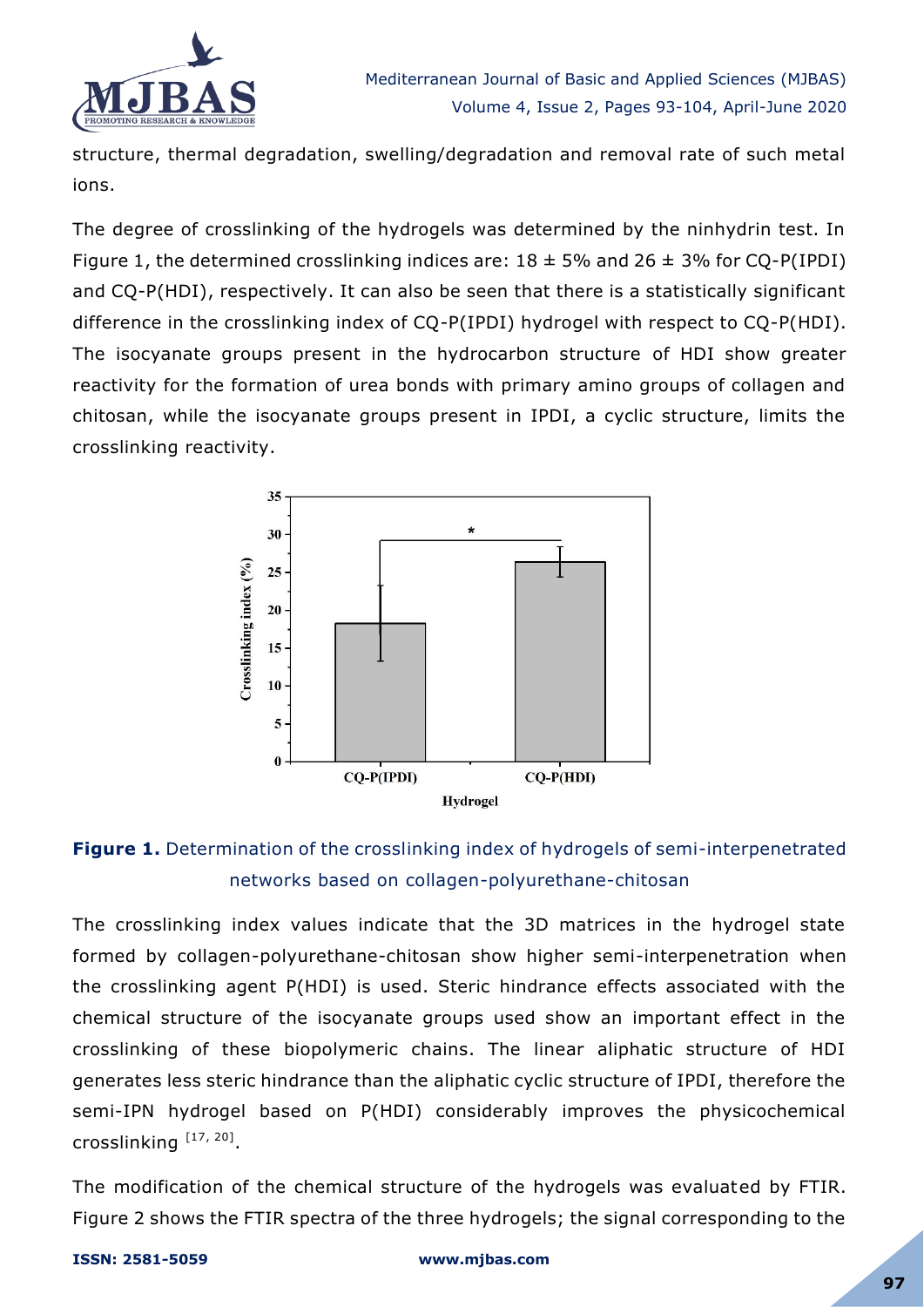

N-H and O-H bonds present in the structures of collagen, chitosan and polyurethane are displayed at 3500-3000  $cm^{-1}$ . The bands corresponding to the C-H bonds of hydrocarbon chains are approximately in the region that comprises 2900-2700 cm<sup>-1</sup>; an increment in the intensity of these both signals can be seen for the Col-QP (HDI) and Col- QP (IPDI) semi-IPN hydrogels, evidencing so the presence of the polyurethane crosslinking agent.



**Figure 2.** Evaluation of the chemical structure by FTIR

At 1700  $cm^{-1}$  can observe the band corresponding to the urea crosslinking bond, which demonstrates the chemical crosslinking between the primary amino groups of the biopolymers with the isocyanate groups of the polyurethane, therefore this band only is present in CQ-P(HDI) and Col-QP(IPDI) hydrogels. This bond is generated within the semi-interpenetrated networks of the biopolymers with the polyurethane crosslinking agent. It is interesting to note that the intensity of this signal is higher in the CQ-P(HDI) hydrogel, indicating that there is a higher degree of crosslinking in this matrix, as indicated by the results of the ninhydrin test.

The bands at 1550 cm<sup>-1</sup> and 1650 cm<sup>-1</sup> corresponding to the amide I and amide II vibration modes of collagen, respectively, are also observed; displacements of these bands to lower wavenumbers also evidencing the chemical crosslinking process and the generation of a semi-IPN system.

The 1400-1000  $cm^{-1}$  region displays the signals corresponding to the triple helical conformation of collagen. The modification in the intensity of the signals of this region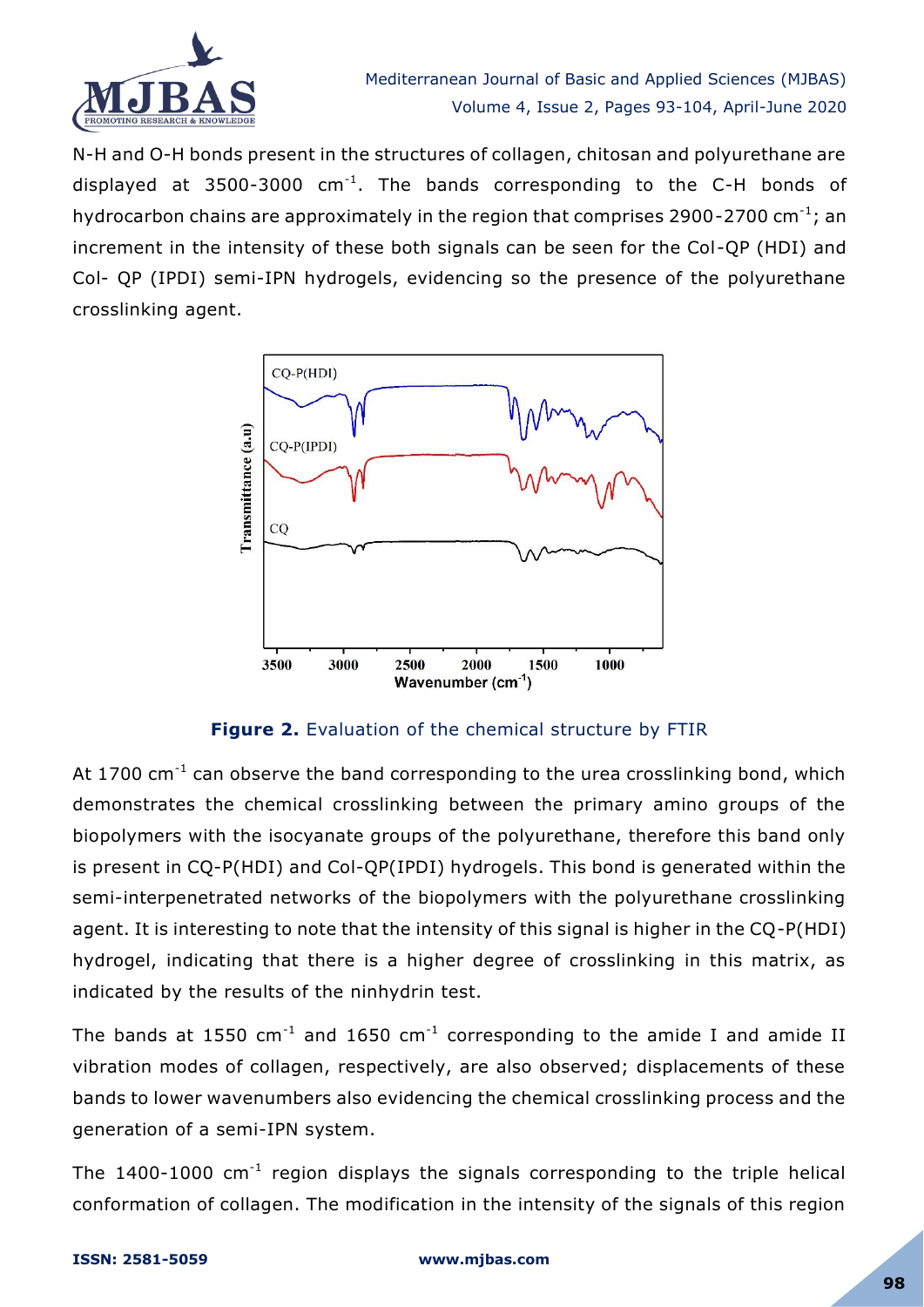

also involves the fingerprint of the semi-IPN network based on collagen-chitosan, by adding the crosslinking agents P(HDI) or P(IPDI), this because the polyurethane chains can cover the semi-interpenetrated network of biopolymers; increasing the intensity of the C-O bonds present around 1100  $cm^{-1}$ , which is dependent on the degree of crosslinking of the polymeric matrix, and therefore on the intermolecular interactions regulated by steric hindrance [20].

Thermogravimetric analyzes were performed in order to understand the effect of crosslinking and the formation of semi-IPN networks on hydrogels based on collagen-polyurethane-chitosan. In figure 3, the TGA thermograms of the hydrogels evaluated are shown. Three regions of mass loss are visualized: i) the dehydration and elimination of volatile compounds in a temperature range among 50-120 ºC, ii) the thermal degradation of the polymeric components among 200-450 ºC and iii) the generation of ash inorganic due to oxidation effects among 500-800 ºC.



# **Figure 3.** Evaluation of the thermal degradation of hydrogels by TGA

In the region that involves thermal degradation, losses of mass:  $66 \pm 4\%$ ,  $38 \pm 3\%$  and  $31\pm 4\%$  are obtained for CQ, CQ-P(IPDI) and CQ-P(HDI), respectively. A lowest mass loss is obtained for CQ-P(HDI) hydrogel, indicating that P(HDI) crosslinking agent improves the thermal degradation of collagen-quitosan matrix. The crosslinking urea bonds as well as weak intermolecular associations produced, such as hydrogen bridges and Vander Waals interactions, among the polymeric chains of collagen and chitosan with this crosslinking agent, are responsible for this improvement in thermal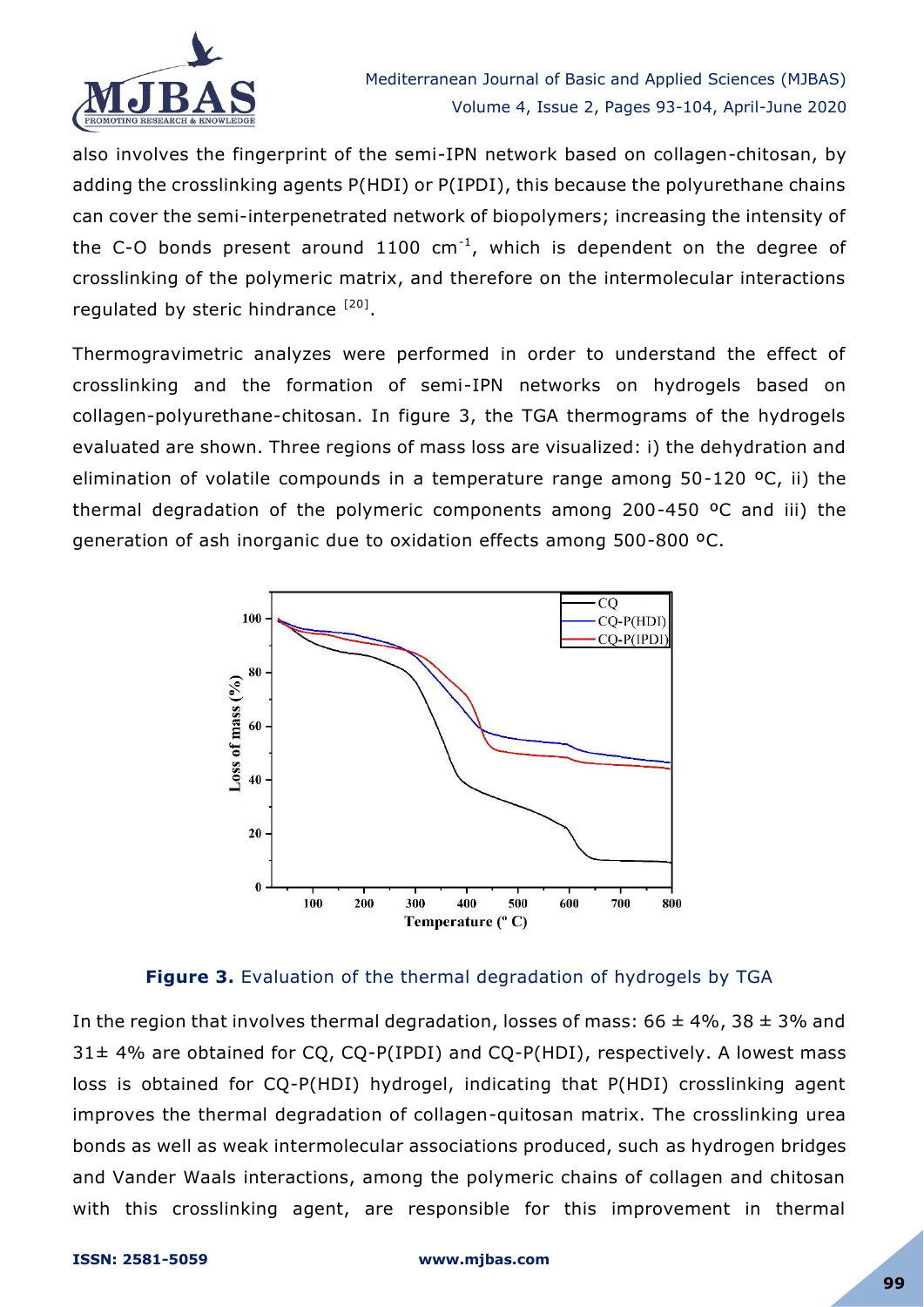

degradation. The resistance to thermal degradation has to be controlled in materials for applications in removal of heavy metal ions; since the increase in temperature can cause desorption of the trapped ions for the reuse of the adsorbent material  $[6-10]$ . In this sense, the uncrosslinked hydrogel based on collagen-chitosan shows high susceptibility to thermal degradation, which would limit its use as an adsorbent material in both industrial and environmental applications; while polyurethane crosslinked hydrogels provide thermal resistance improving their applicability as possible adsorbent materials.

The swelling behavior of hydrogels also represents an important parameter to control the removal capacity of heavy metal ions  $[12-15]$ . This behavior depends on the pH, temperature and ionic strength  $[16-18]$ . In this sense, contaminating metal ions subsist in waste waters that have slightly acidic pH, so it is important that the matrices in the hydrogel state show regulation of their swelling capacity at acidic pH. The swelling behavior of the hydrogels was evaluated at pH 5.0, the results are shown in figure 4.



# **Figure 4.** Swelling/degradation behavior of hydrogels at pH 5.0

The results indicate that the CQ uncrosslinked hydrogel is completely degraded after 3 days of incubation at pH 5.0. Polyurethane crosslinked hydrogels show resistance to acid degradation; and they present swelling capacity. The matrix based on CQ-P(HDI) shows a swelling capacity of 223  $\pm$  18%, while CQ-P(IPDI) exhibits a swelling of 124  $\pm$ 12%, after 8 days of incubation at pH 5.0. Significantly statistical differences are found when comparing the swelling capacities of CQ-P(HDI) with respect to CQ-P(IPDI). The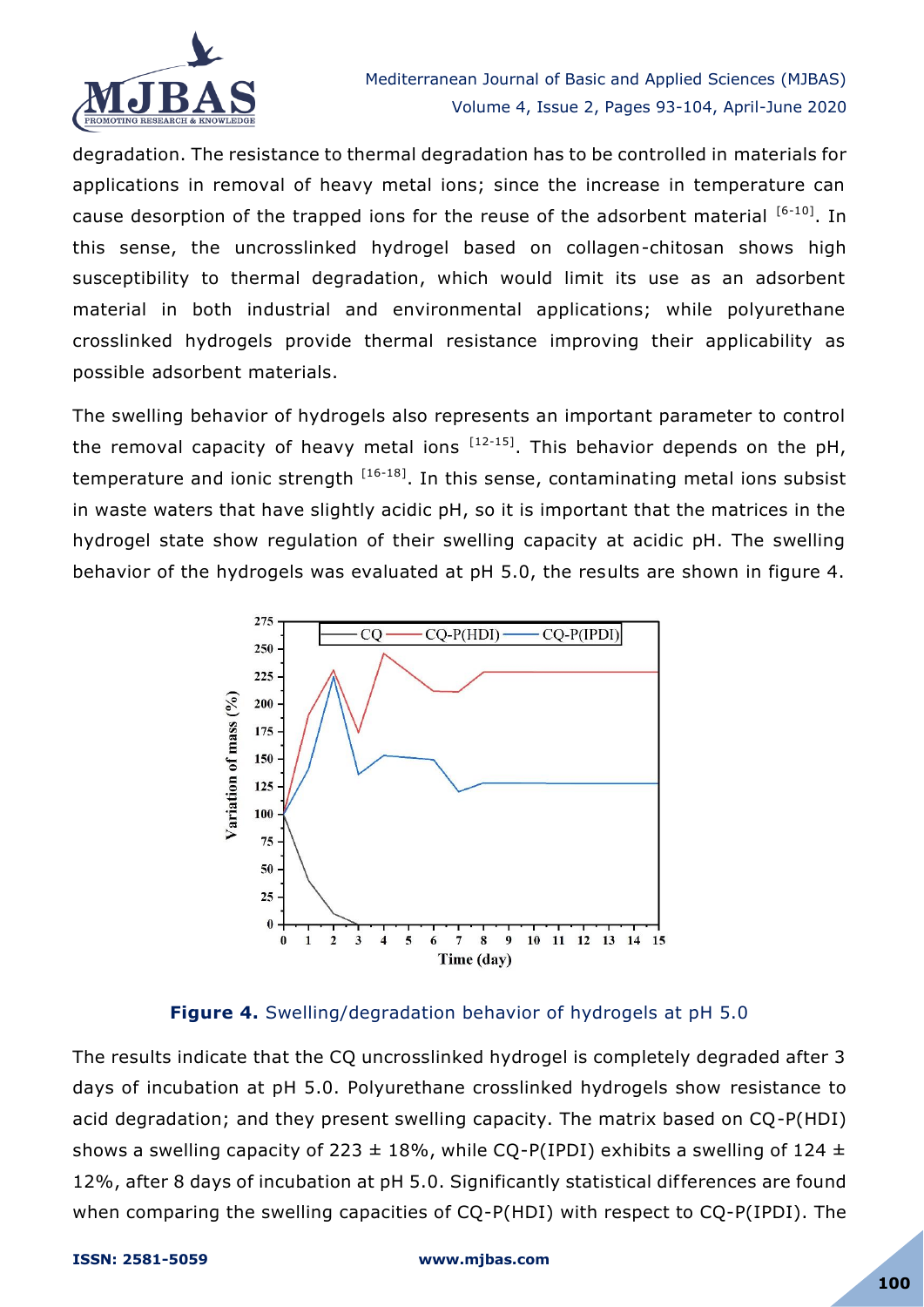

aliphatic regions formed by the cyclic structures of the P(IPDI) show less capacity to retain water molecules within the semi-IPN matrix, significantly decreasing their swelling capacity in acidic conditions. On the other hand, the linear regions of the P(HDI) crosslinker generate a matrix that does not have zones of steric impediment for the absorption of water molecules, notably improving its swelling behavior. According to these results, it also is evident that the CQ-based hydrogel would represent poor behavior as a metal ion adsorbent material, since this matrix would degrade as the process of adsorption of the contaminant is carried out, preventing its recovery and its subsequent reuse; while hydrogels crosslinked with P(HDI) or P(IPDI) could be recovered from the medium without significant loss mass due to hydrolytic degradation events.

Finally, the effect of the chemical structure of the polyurethane crosslinker of these collagen-chitosan semi-IPN matrices on their Pb (II) removal rates was evaluated. Figure 5 shows the removal rate of Pb (II) ions at pH 5.0 during 24 h. The removal rate obtained are:  $99 \pm 8$  %,  $99 \pm 9$ % and  $96 \pm 8$  %, for CQ, CQ-P(IPDI) and CQ-P(HDI) hydrogels, respectively.



# **Figure 5.** Evaluation of the removal rate of Pb (II) ions of studied materials

Statistically significant differences were not found between the removal rate results for the hydrogels studied. All hydrogels have excellent Pb (II) ion removal capacity, which is associated with their high content of nucleophilic groups such as -NH, -OH, carboxylate and proline, located in their chemical structure. These groups are associated with chelation events and/or electrostatic attractions with the Pb (II) ions,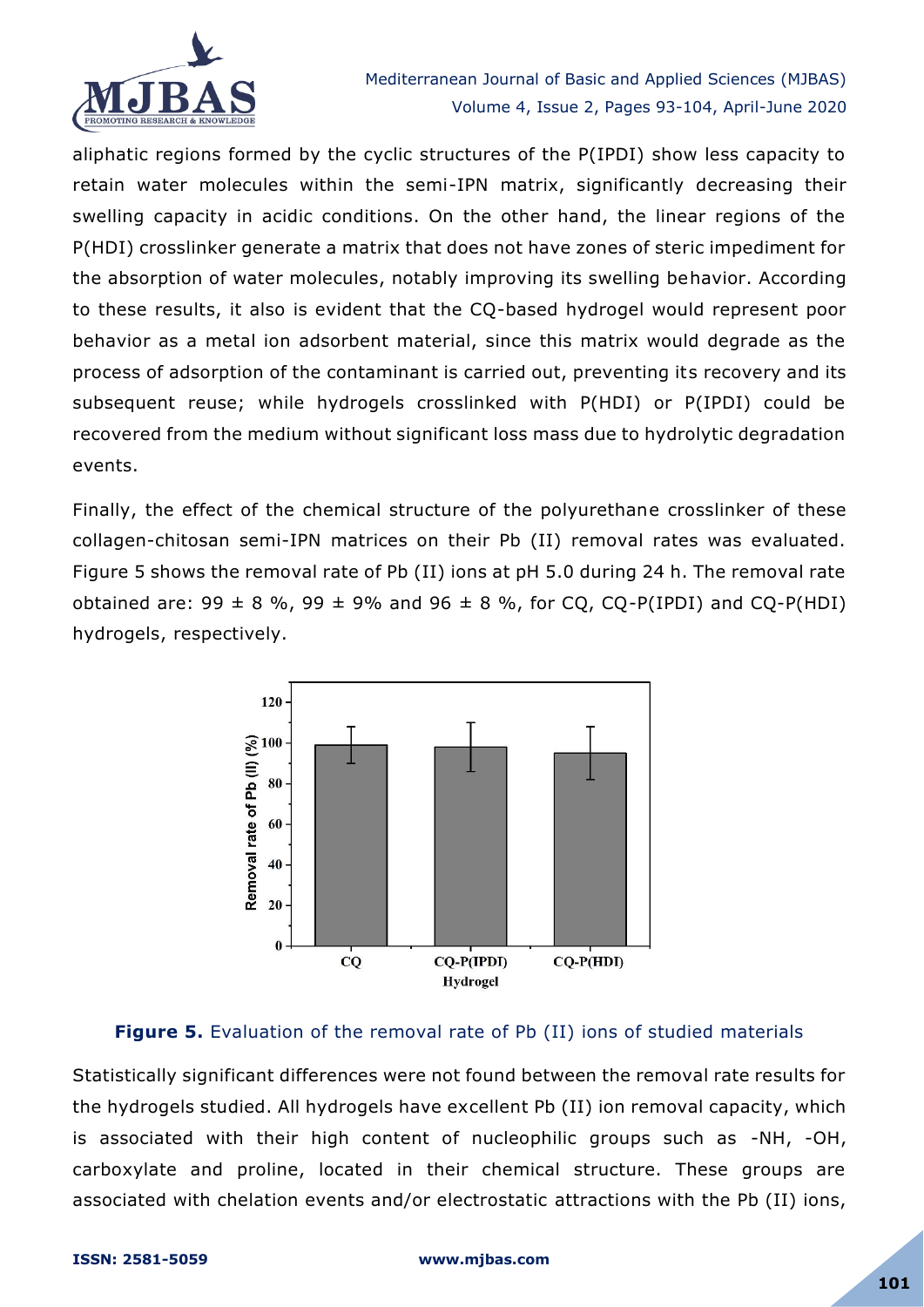

favoring a high removal capacity of such ions  $[14-16]$ . The chemical structure of polyurethane does not limit the high adsorptive capacity inherent in collagen and chitosan biopolymers; however, it does give the semi-IPN matrix improved properties with respect to the CQ hydrogel for a better performance as a Pb (II) ion adsorbent in applications that require hydrogels with both regulated thermal and hydrolytic degradation. From the physicochemical point of view, this work provides important evidence in the development of novel adsorbent materials in the hydrogel state with improved properties for the Pb (II) adsorption process; therefore, studying both the thermodynamic and kinetic aspects of the adsorption process could represent a promising area of research that will allow us to understand the industrial and/or environmental applicability of these innovative matrices.

#### **4. Conclusion**

The generation of new adsorbent materials of Pb (II) ions in the hydrogel state is a promising area of research, due to the contamination of this ion in global aquifers. In this work, novel hydrogels based on semi-IPN collagen-polyurethane-chitosan networks were designed. The chemical structure of the polyurethane crosslinker was modified and its performance in removing Pb (II) ions was evaluated. The results show that CQ-P(HDI) hydrogels have a higher degree of crosslinking, improving its both resistance to the thermal and hydrolytic degradation, and higher swelling capacity at acidic pH; compared to those derived from CQ-P(IPDI); however, these hydrogels do not show a decrement in the removal rate of Pb (II) ions from water compared to the CQ hydrogel (without crosslinking); therefore these materials could be potential candidates for the remediation of water contaminated by these ions, with excellent performance in acidic conditions or under high temperatures that do not limit the functionality of the adsorbent material.

#### **References**

[1] Nagajyoti P C, Lee K D, Sreekanth T V M. Heavy metals, occurrence and toxicity for plants: a review. Environmental Chemistry Letters, 2010, 8(3): 199–216.

[2] Rabin R. The lead industry and lead water pipes "A modest campaign". American Journal of Public Health, 2008, 98: 1584-1592.

[3] Landrigan P J. Lead and the heart: an ancient metal's contribution to modern disease, The Lancet Public Heath, 2018, 3: e156-e157.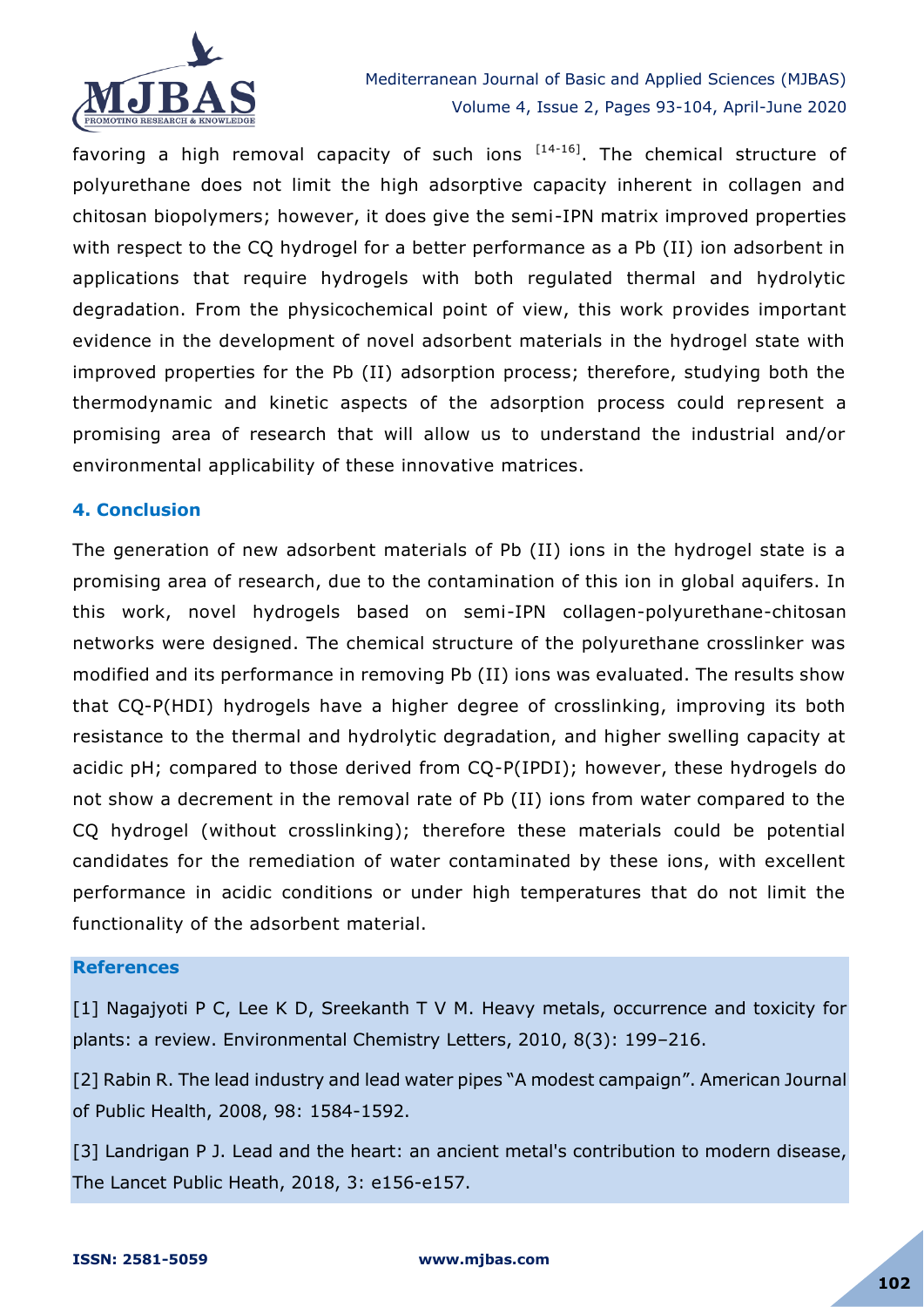

[4] Abadin H G, Hibbs B F, Pohl H R. Breast-feeding exposure of infants to cadmium, lead, and mercury: A public health viewpoint. Toxicology and Industrial Health, 1997, 15(4):  $1 - 24$ .

[5] Zhang W, Yang J, Wu X, Hu Y, Yu W, Wang J, Dong J, Li M, Liang S, Hu J, Kumar R V. A critical review on secondary lead recycling technology and its prospect. Renewable and Sustainable Energy Reviews, 2016, 61: 108-122.

[6] Sarma G K, Gupta S S, Bhattacharyya K G. Nanomaterials as versatile adsorbents for heavy metal ions in water: a review. Environmental Science and Pollution Research, 2019, 26: 6245–6278.

[7] Afroze S, Sen T K. A review on heavy metal ions and dye adsorption from water by agricultural solid waste adsorbents. Water Air Soil Pollut, 2018, 229: 225.

[8] Abdolali A, Guo W, Ngo H, Chen S, Nguyen N, Tung K. Typical lignocellulosic wastes and by-products for biosorption process in water and wastewater treatment: a critical review. Bioresource Technology, 2014, 160: 57–66.

[9] Qin Z, Liu F, Lan S, Li W, Yin H, Zheng L, Zhang Q. Effect of γ-manganite particle size on  $Zn^{2+}$  coordination environment during adsorption and desorption. Applied Clay Science, 2019, 168: 68-76.

[10] Ihsanullah A A, Al-Amer A M, Laoui T, Al-Marri M J, Nasser M S, Khraisheh M, Atieh M A. Heavy metal removal from aqueous solution by advanced carbon nanotubes: Critical review of adsorption applications. Separation and Purification Technology, 2016, 157: 141–161.

[11] Overstreet D J, Dutta D, Stabenfeldt S E, Vernon B L. Injectable hydrogels. Journal of Polymer Science Part B: Polymer Physics, 2012, 50(13): 881-903.

[12] Sinha V, Chakma S. Advances in the preparation of hydrogel for wastewater treatment: A concise review. Journal of Environmental Chemical Engineering, 2019, 7(5): 103295.

[13] Mahinroosta M, Farsangi Z J, Allahverdi A, Shakoori Z. Hydrogels as intelligent materials: A brief review of synthesis, properties and applications. Materials Today Chemistry, 2018, 8: 42-55.

[14] Vieira R M, Vilela P B, Becegato V A, Paulino A T. Chitosan-based hydrogel and chitosan/acid-activated montmorillonite composite hydrogel for the adsorption and